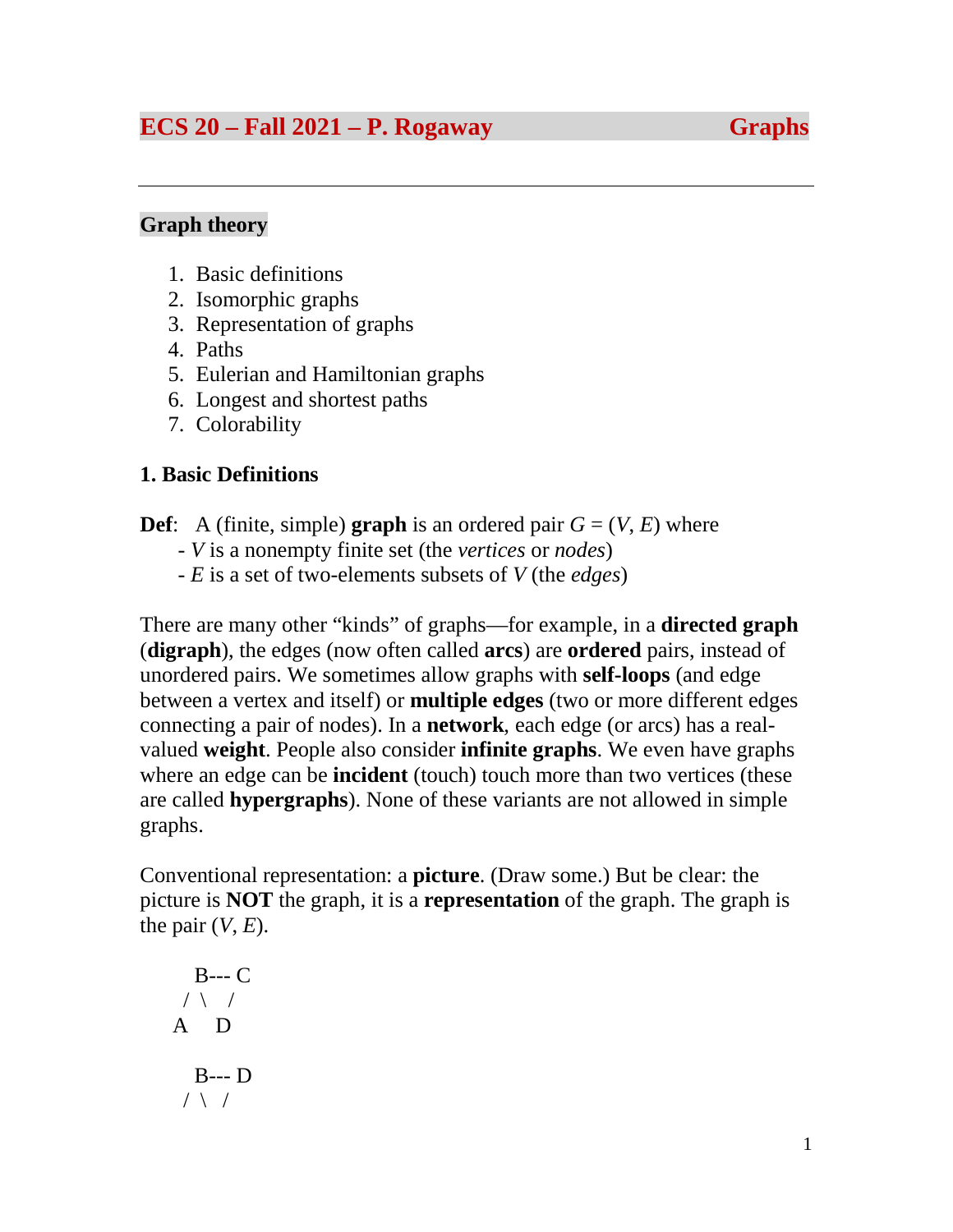A C

are the SAME graph.

Not a graph: draw a self-loop, multiple loops, empty set.

Graphs are interesting in part for there versatility to model other phenomena. Often the vertices represent "things" and an edge between them means that they stand in relation to one another. So graphs directly model symmetric, anti-reflexive relations. Things like *V* for a set of People and *E* for the binary relation is-friends-with. Or: *V* for buildings and *E* for is-adjacent-to. Or *V* for countries and *E* for shares-a-border. And so on…

Some "special" graphs – a **clique** of size  $n$ ,  $K_n$ . The complete **bipartite graphs** on *n* "boys" and *m* "girls",  $K_{n,m}$ .



**Def**: Vertices *v*, *w* of a graph  $G=(V, E)$  are **adjacent** if  $\{v, w\} \in E$ . The **neighbor set** of a vertex *v*,  $N(v)$ , is  $\{w \in V: \{v, w\} \in E\}$ . The degree of a vertex,  $deg(v)$ , is its number of neighbors. So deg( $v$ ) =  $|N(v)|$ .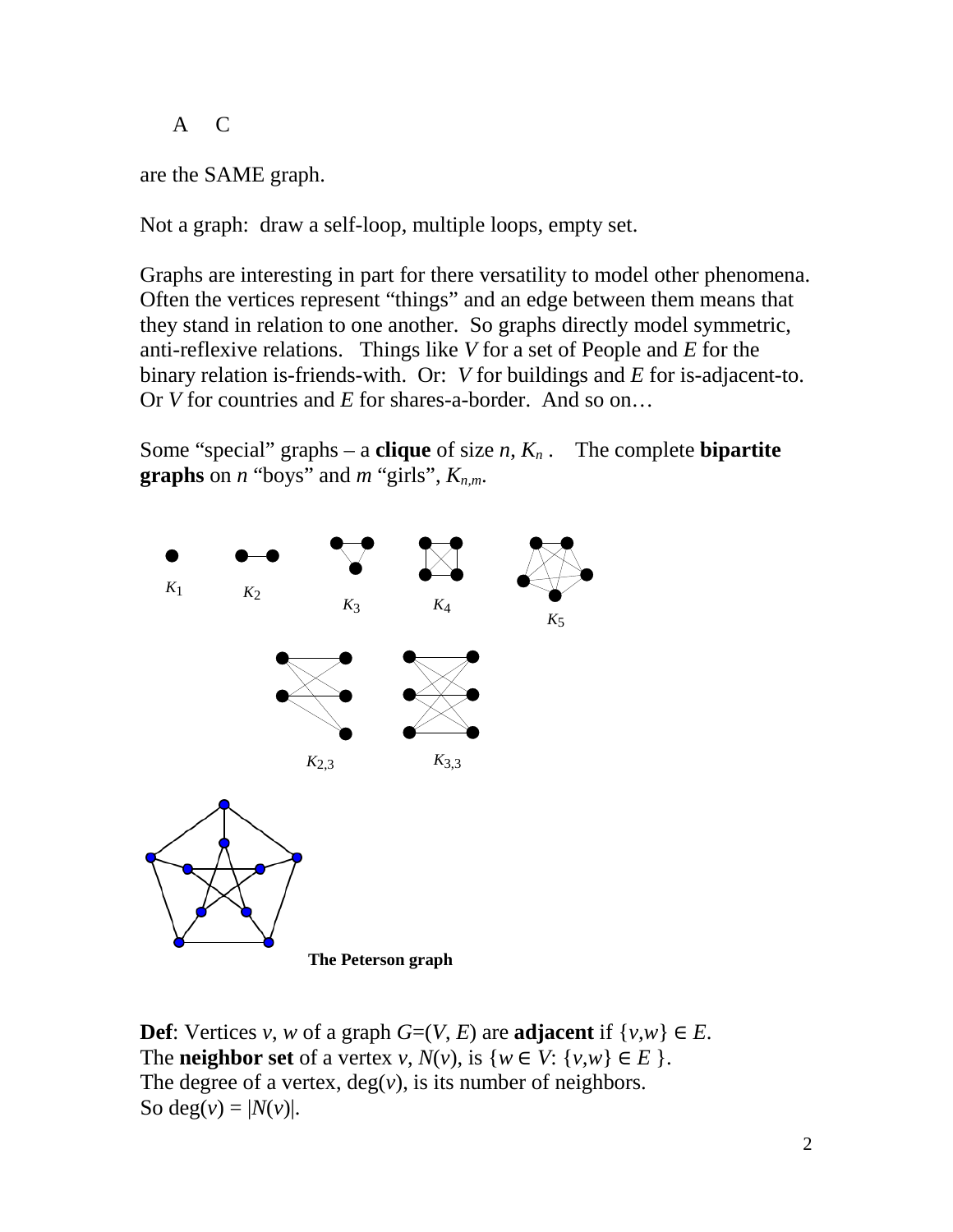**Question**: what is the maximal and minimal degrees that one might have in an *n*-vertex graph?

I like  $e = \{x, y\}$  for an edge, emphasizing that the vertices **incident** to an edge are **unordered**. But one will sometimes see *xy* or (*x,y*). Such notation is potentially misleading because it looks like the order matters, which, in a simple graph, is not the case.

Usually we use  $n=|V|$  and  $m=|E|$ ; alternatively,  $v=|V|$  and  $\varepsilon=|E|$ .

**Proposition**: In a graph  $G=(V,E)$  with *m* edges,  $\Sigma_v$  deg(*v*) = 2*m*.

We don*'*t usually care about the *names* of points in *V*, only how they're connected up. That's because the properties of the graphs that matter are those that are invariant under isomorphism*.* 

### **2. Isomorphic graphs**

**Def:** Graphs  $G=(V, E)$  and  $G'=(V', E')$  are **isomorphic** if there is a permutation  $\pi: V \to V'$  such that  $\{v, w\} \in E$  iff  $\{\pi(v), \pi(w)\} \in E'$ .

**Claim**: Isomorphism is an equivalence relation.

Give examples of properties that are and are not preserved under isomorphism.

Graphs are usually considered "the same" if they are isomorphic. One consequence of this is that there is usually no significance ascribed to the names of the vertices—the actual values in the set *V*. But the number of vertices matters, of course. So we can often just assume that  $V = \{1,...,n\}$  for some number *n*.

**Amazing fact**: there is no efficient algorithm known to decide if two graphs are isomorphic. Most computer scientists believe that no such algorithm exists. But this is one of the biggest open questions in theoretical computer science.

How many different graphs are there on  $V = \{1,...,n\}$ ?  $2^{C(n,2)} = 2^{n(n-1)/2}$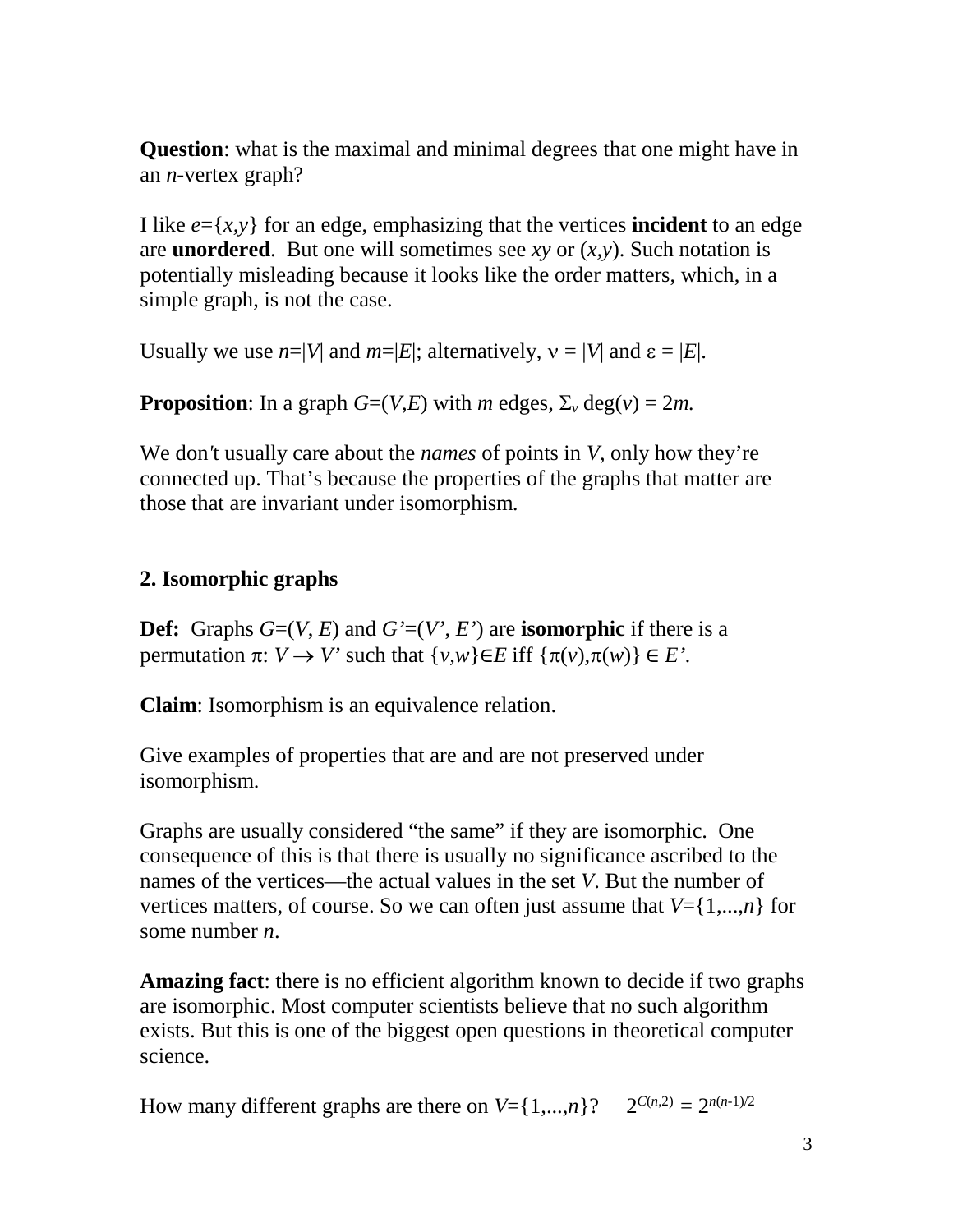It is harder to count how many non-isomorphic graphs there are. Maybe do this for  $n=3$ ,  $n=4$ .

### **3. Representation of graphs**

There are two common ways to represent a graph in a computer: an *adjacency matrix* and an *adjacency list*.

**Adjacency matrix**: An *n* x *n* matrix binary matric where  $A_{ij} = 1$  if  $\{i, j\} \in E$ and  $A_{ij} = 1$  otherwise.

**Adjacency list**: An *n*-element list of lists, each of which is itself a list having at most n-1 elements. The *i*-th entry in the list is the list of all vertices adjacent to vertex *i*.

This will have been covered in many students second programming class.

#### **4. Paths**

**Def**: A **path**  $p = (v_1, ..., v_n)$  in  $G = (V,E)$  is a sequence of vertices s.t.  $\{v_i, v_{i+1}\} \in E$  for all *i* in  $\{1, ..., n-1\}$ .

A path is said to *contain* the vertices and to *contain* the edges  $\{v_i, v_{i+1}\}.$ 

The *length* of a path is the number of edges on it.

A **cycle** is a path of length three or more that starts and ends at the same vertex and includes no repeated edges.

A graph is *acyclic* if it contains no cycle.

A graph  $G = (V,E)$  is *connected* if, for all  $x, y \in V$ , there is a path from x to y.

Graph  $G' = (V', E')$  is a *subgraph* of graph  $G = (V, E)$  if  $V' \subseteq V$  and  $E' \subseteq E$ .)

The *components* of a graph are the maximal connected *subgraphs*.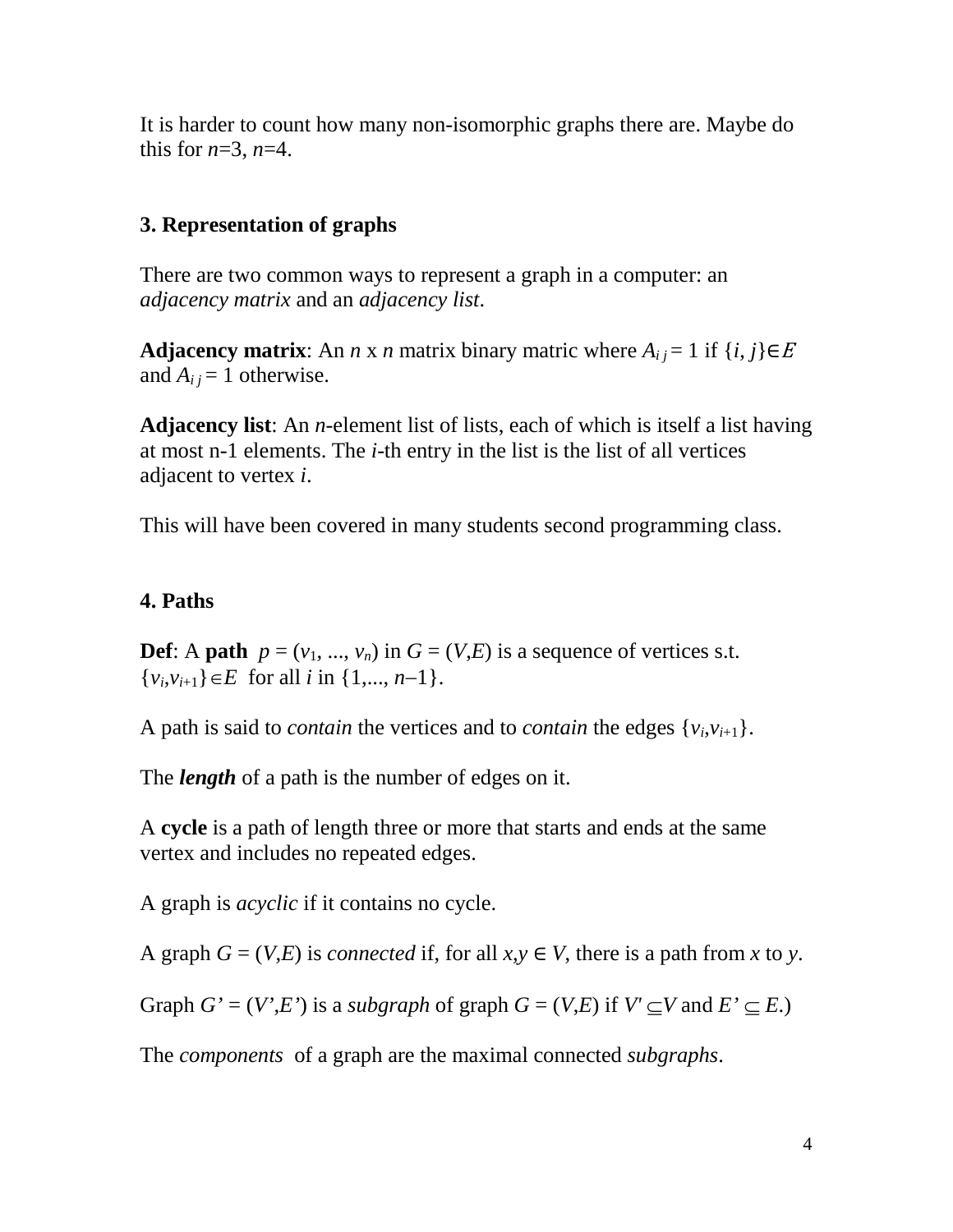Alternative definition of components: Say that  $x \sim y$  (these vertices are in the same component) if there is a path from x to y. **Prop**: this is an equivalence relation. Its blocks (equivalence classes) are the components.

Alternative definition of a component: the component containing *v* is all vertices connected to *v* by paths of any lengths; and all the induced edges (the edges of the original graph that span vertices in the component).

Describe an algorithm, based on DFS, for counting the number of components of a graph and identifying them.

**Def**: A *tree* is a connected acyclic graph.

**Proposition**: In any tree with *n* vertices and *m* edges,  $m = n - 1$ 

Proof: By induction on n. True when  $n=1$ . Now suppose G is an *n*-vertex tree,  $n>1$ . Claim that there is some node of degree 1 in *G*.

If any node of degree 0: contradicts connected.

If all nodes of degree  $\geq 2$ , contradict acyclicity. Take your node of degree 1 and remove it, along with the adjoining edge. What remains is connected and acyclic, so  $(m-1) = (n-1) -1$  for it. Took away one edge and one vertex, so *m*=*n*-1.

# **5. Eulerian and Hamiltonian graphs**

**Def**: A graph *G* is *Eulerian* if it there is a cycle *C* in *G* that goes through every **edge** exactly once. A graph *G* is *Hamiltonian* if there is a cycle that goes through every **vertex** exactly once.

**Theorem**: (Euler) A connected graph  $G = (V,E)$  on  $n \ge 3$  vertices is Eulerian Iff every vertex of *G* is of even degree.

**Proof:**  $\rightarrow$  Choose *s*. Graph is Eulerian mean there is a path that starts at s and eventually ends at s, hitting every edge. Put a label of 0 on every vertex. Now, follow the path. Every time we exit a vertex, increment the label. Every time we enter a vertex, increment the label. At end of traversing the graph,  $label(v) = deg(v)$  and this is even.  $\blacklozenge$  (sketch) If every vertex is of even degree, at least three vertices. Start at *s* and grow a cycle *C* of unexplored edges until you wind up back at s. You never "get stuck" by even-degree constraint. If every edge explored: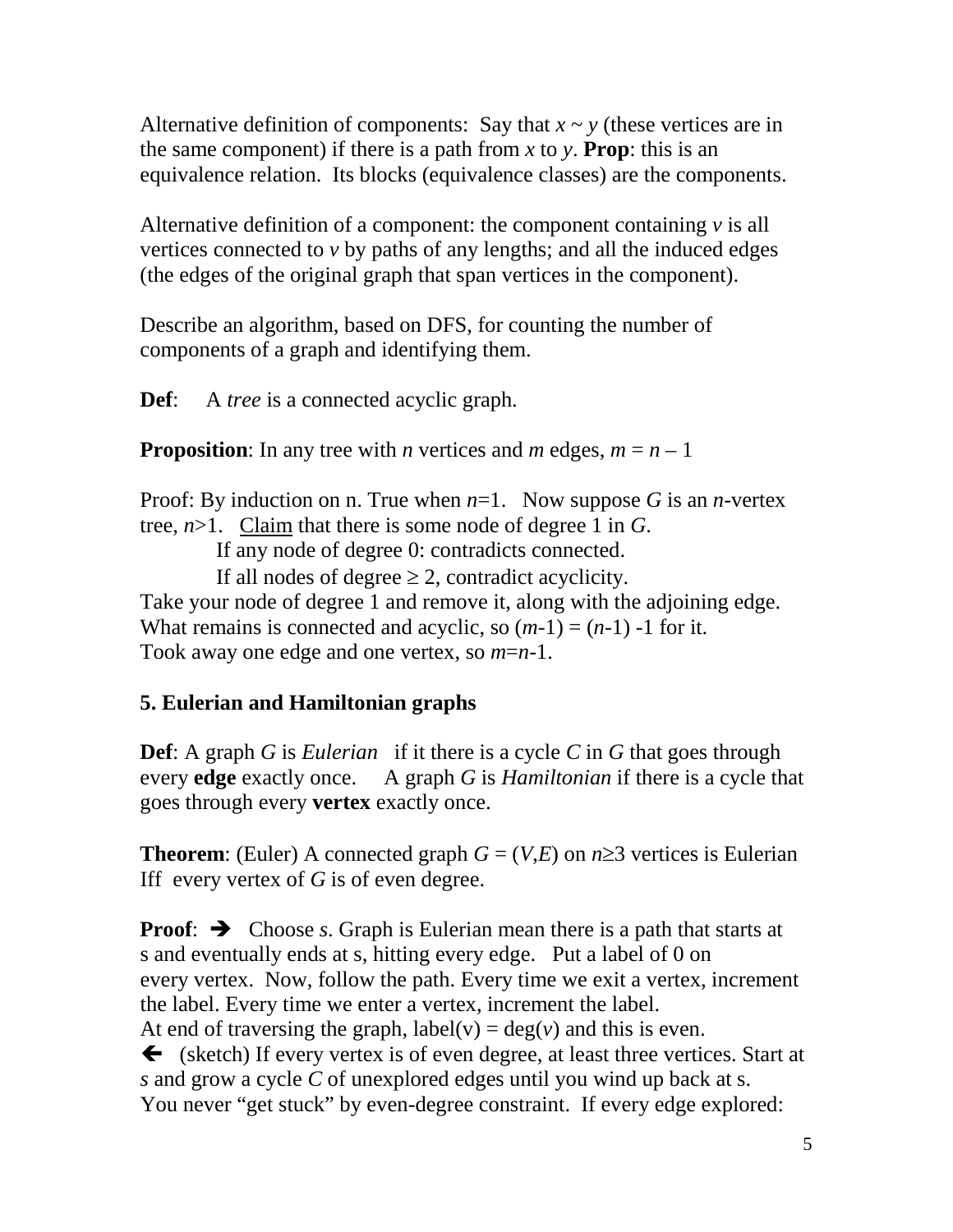Done. Otherwise, find contact point of *C* and an unexplored edge (exists by connectedness) and grow out from there. Splice together the paths. END

So there is a trivial algorithm to decide if *G* is Eulerian: just check if all its vertices are of even degree.

**Amazing fact**: There is no "reasonable" algorithm known to decide if a graph is Hamiltonian.

(Most computer scientists believe that no such algorithm exists.)

Lots of graph problems are this way: some problem is computationally easy to solve, but some problem that might sound very similar to it is, apparently, computationally intractable. Here are a few more examples:

### **6. Longest and shortest paths**

**Def**: A *shortest path* between two vertices *x* and *y* is a path from *x* to *y* such that there is no shorter (=fewer edges) path from *x* to *y*.

A *longest path* between two vertices *x* and *y* is a *simple path* (= no repeated *vertices*) from *x* to *y*.

**Claim**: There is an efficient algorithm to identify a shortest path between two designated vertices in a graph. (You will learn one in ecs122A or ecs60)

**Amazing fact**: There is no efficient algorithm known to find a longest path from  $x$  to  $y$ . (Most computer scientists believe that no such algorithm exists.)

Diameter of a graph = the length of a longest shortest path. Explain how an *inability* to efficiently decide if a graph is Hamiltonian implies an *inability* to find a longest path between a designated pair of vertices: namely, there is a simple path (=no repeated vertices) of length *n*   $-1$  between *x* and *y* (where  $n = |V|$ ) iff  $G \cup \{x, y\}$  has a HC.